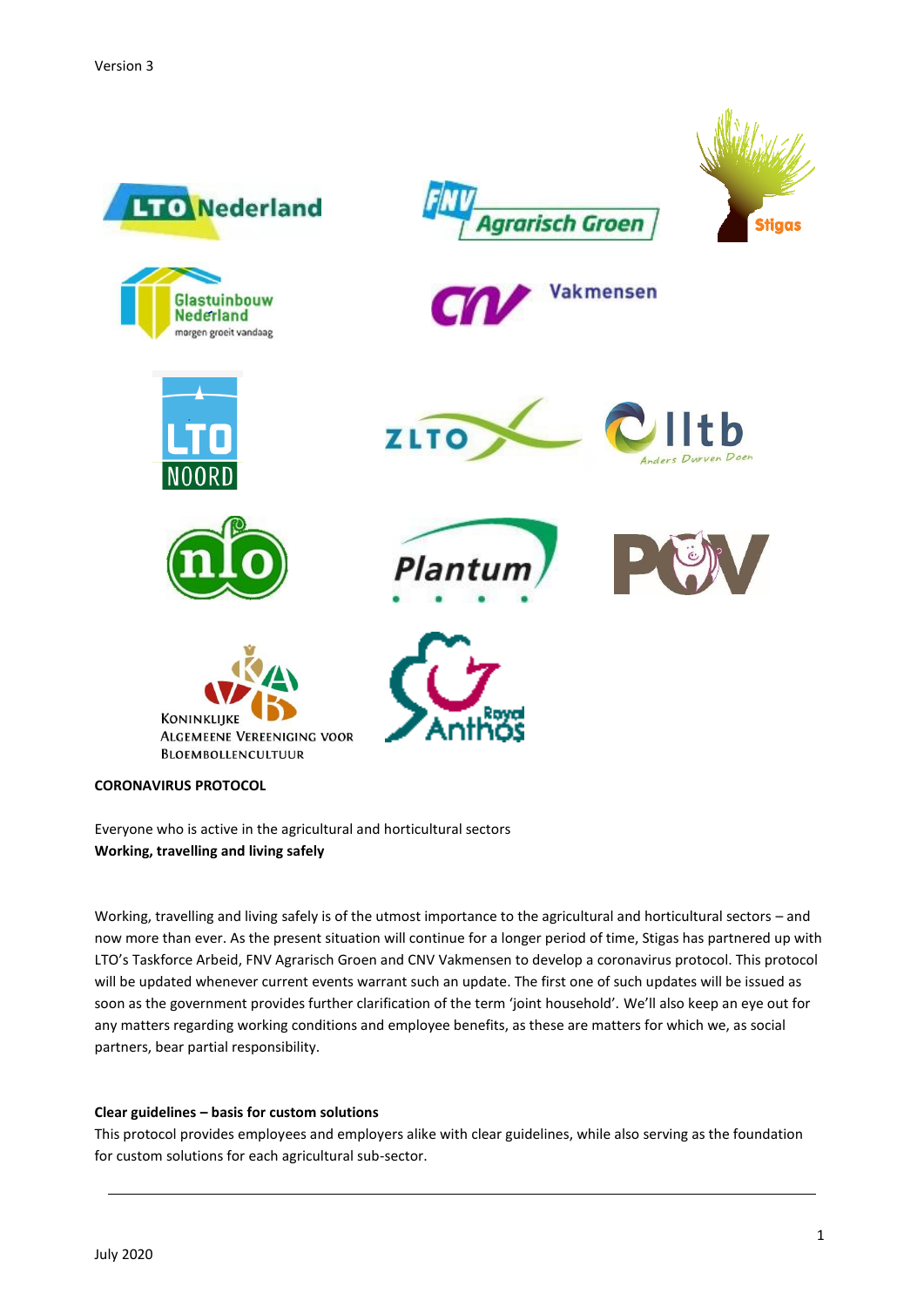## **The guiding principles are as follows:**

- All RIVM measures
- Keeping 1.5 metres of distance between individuals at all times
- Maximum protection of both employees and employers
- In case of symptoms: please call 0800-1202 to arrange a test and stay at home until the result is received.

Those sub-sectors within the agricultural and horticultural sectors that are part of the nation's food chain are viewed as part of those critical professions that are keeping society afloat during lock-down. As per the RIVM's instructions, employees in these sub-sectors should keep coming to work unless they themselves have flu-like symptoms and a fever (38.0° C and up).

# **Guiding principles for working safely**

The RIVM's current rules are as follows:

- Do not go to work if you've been infected with coronavirus
- Do not go to work if you're running a fever
- Wait to go back to work until you've had NO symptoms for 24 hours

To determine what 'working safely' during the lock-down means, we're using the occupational hygiene strategy, which comes down to the following. First, we determine whether we can mitigate the risk at its source. This would constitute the best solution for everyone's safety. Less direct measures are resorted to only after it has been determined that targeting the source is impossible.

As such, the measures in this protocol have been divided into different levels.

- Higher-level measures are always preferred over lower-level measures.
- Always first attempt to implement higher-level measures. Only if this is absolutely impossible should you switch to a lower-level measure.
- Lower-level measures are only permitted to be used instead of higher-level ones if there is good reason to do so, according to the reasonability principle. This decision-making process must be completed separately for each subjacent level.

(\* The following trade unions are actively involved in LTO Nederland's Taskforce Arbeid: Anthos, Glastuinbouw Nederland, KAVB, LLTB, LTO Noord, NFO, Plantum, POV & ZLTO)

## **More information**

de [Werkgeverslijn](https://werkgeverslijn.nl/corona/) | CNV [Vakmensen](https://www.cnvvakmensen.nl/themas/coronavirus) | FNV | [Rijksoverheid](https://www.rijksoverheid.nl/onderwerpen/coronavirus-covid-19/veelgestelde-vragen-per-onderwerp/werkgevers-en-ondernemers) | Stigas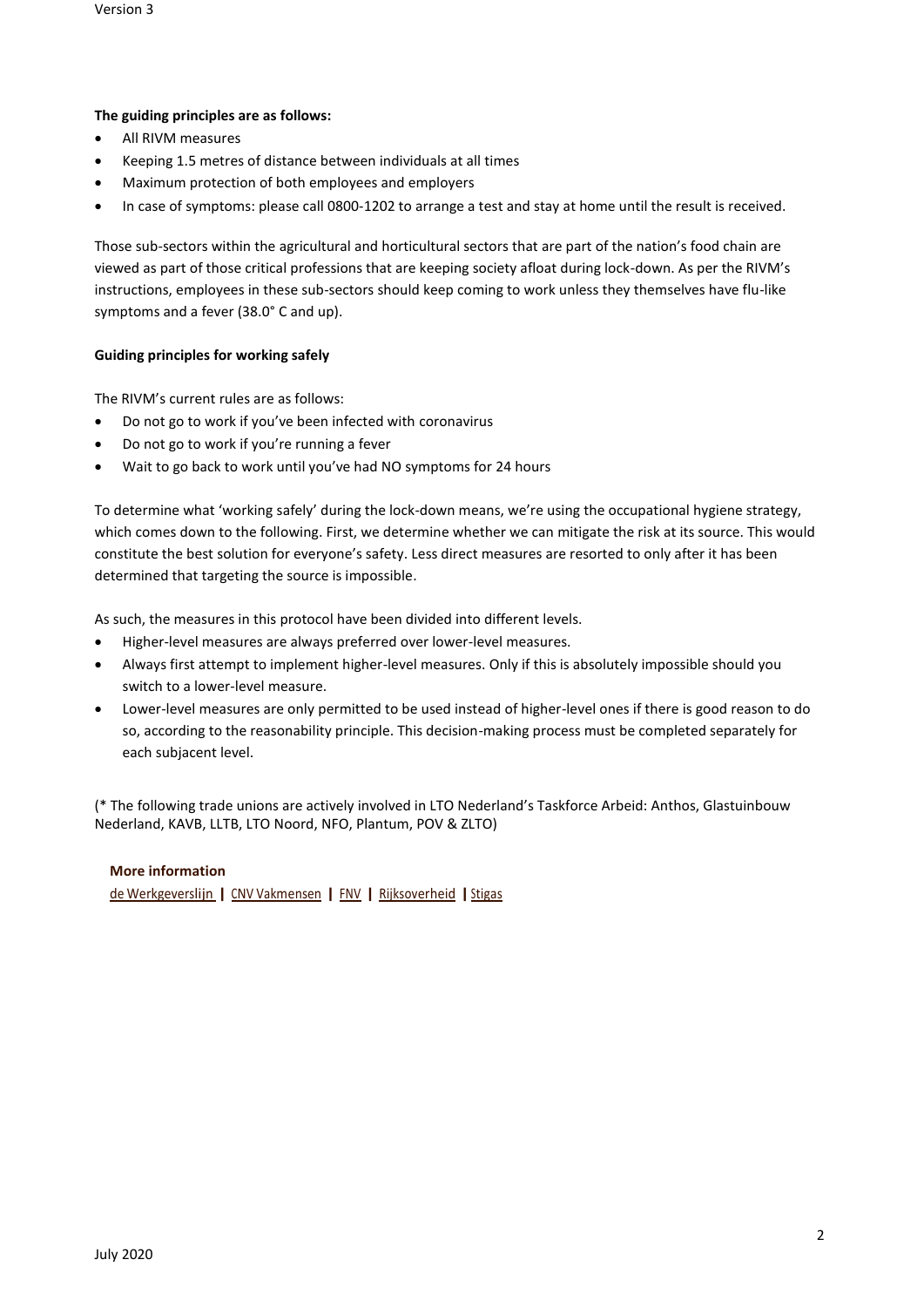# **I – WORKING SAFELY**

## **The main focus should always be to limit physical contact, i.e. keep 1.5 metres of distance.**

*If this is absolutely impossible, follow the guidelines below instead. These guidelines have been drawn up by Stigas based on an analysis of situations in which keeping 1.5 metres of distance is absolutely not a viable option, such as at sorting lines. In those cases, extra care should be taken with employees with an increased risk of becoming seriously ill when infected. If an employee doubts whether they are able to perform their job safely, they must always have the option of consulting an occupational physician.*

| Sectors:   | All sectors           |
|------------|-----------------------|
| Situation: | <b>All activities</b> |

## **Level 1: Working from home, if possible – this is the safest option of all.**

Level 2: Collective measures – only permitted if working from home is absolutely impossible.

- Workstations: keep 1.5 metres of distance. For example, staggered produce picking (one row on, one row off), picking while maintaining more distance from one another, working at tables in a checkerboard pattern, fewer employees at each belt, only one person at a time up in the cherry picker. Please put up Stigas safety posters to inform your staff as best you can.
- Break rooms: Staggered entry and exit, place chairs in checkerboard pattern.
- Changing rooms: Staggered entry and exit, instead of everyone changing at the same time.

Level 3: Individual measures – only permitted if collective measures are absolutely impossible

- General personal hygiene measures: washing your hands, sneezing in the crook of your elbow.
- Put up plastic or perspex partitions provide disinfectants and require that partitions be disinfected during every break.
- Put up partitions in carts.

Level 4: Personal protective equipment – only permitted if individual measures are absolutely impossible, such as when it is impossible to properly assist your colleagues from 1.5 metres away

- Wear non-medical face masks; replace your mask every 3 hours. -
	- To see how to properly put on and take off such masks, view this [instructional video.](https://www.youtube.com/watch?v=OABvzu9e-hw&feature=youtu.be/)
- If an employee is unable to wear a face mask for medical reasons, he/she will be exempt from work activities that require him/her to wear a face mask.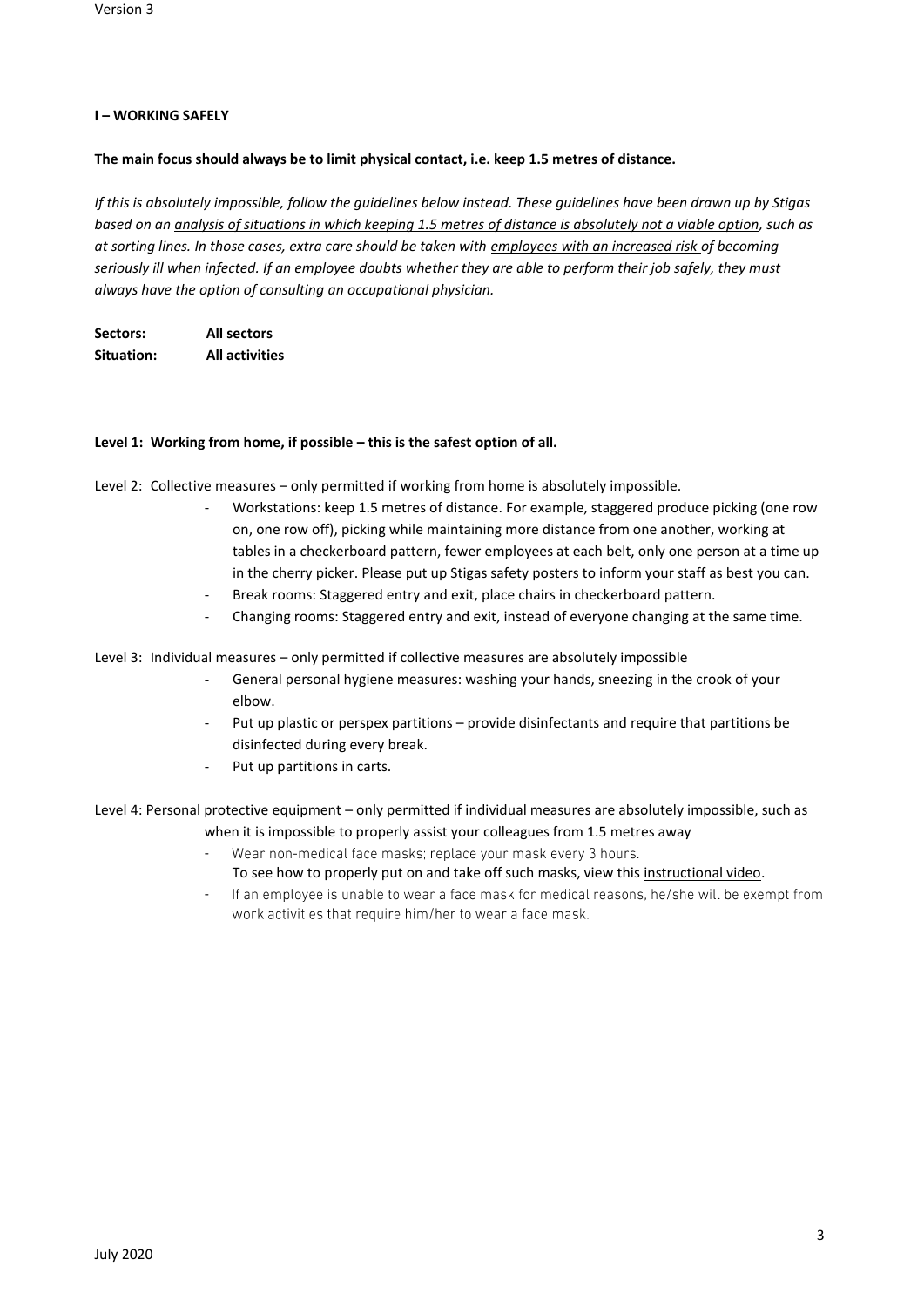# **II – TRAVELLING SAFELY**

**The main focus here is to limit travel as much as possible. One option is to provide temporary housing on site. Make sure that people do not travel home together. Urge people to use their own mode of transportation or walk to work.**

*Stigas advises against joint travel by people from different households and/or to/from different sites/employers. This increases the chances of spreading the virus. If travelling alone is absolutely impossible, follow the guidelines in the table below. For more elaborate recommendations, please consult the Stigas website.*

| Sectors:<br>Situation: | <b>All sectors</b><br>Travel by car                                                                                                                                                                                                                                                                                                                                                                                                                                                                                                                                                                                                                                                                                                                                                                                                                                                                               |
|------------------------|-------------------------------------------------------------------------------------------------------------------------------------------------------------------------------------------------------------------------------------------------------------------------------------------------------------------------------------------------------------------------------------------------------------------------------------------------------------------------------------------------------------------------------------------------------------------------------------------------------------------------------------------------------------------------------------------------------------------------------------------------------------------------------------------------------------------------------------------------------------------------------------------------------------------|
| Level 1:               | No travel at all is the safest option of all.                                                                                                                                                                                                                                                                                                                                                                                                                                                                                                                                                                                                                                                                                                                                                                                                                                                                     |
| Level 2:               | Collective measures - only permitted if travelling alone is absolutely impossible.<br>General personal hygiene measures: washing your hands, sneezing in the crook of your<br>elbow.<br>Wear a non-medical face mask<br>$\overline{\phantom{a}}$<br>If a face mask is not possible duet o medical reasons, the employee must be transported<br>$\overline{\phantom{a}}$<br>separately.<br>When getting in and out of the car, maintain 1.5 metres of distance.<br>$\overline{\phantom{a}}$<br>Take the utmost care in terms of hygiene: disinfect (with a product free of ethanol) the<br>$\overline{\phantom{a}}$<br>steering wheel, gear stick, door handles etc. before and after every use of the car.                                                                                                                                                                                                        |
| Sectors:               | <b>All sectors</b>                                                                                                                                                                                                                                                                                                                                                                                                                                                                                                                                                                                                                                                                                                                                                                                                                                                                                                |
| <b>Situation:</b>      | Travel by company van/bus                                                                                                                                                                                                                                                                                                                                                                                                                                                                                                                                                                                                                                                                                                                                                                                                                                                                                         |
| Level 1:               | No travel at all is the safest option of all.                                                                                                                                                                                                                                                                                                                                                                                                                                                                                                                                                                                                                                                                                                                                                                                                                                                                     |
| Level 2:               | Collective measure<br>General personal hygiene measures: washing your hands, sneezing in the crook of your<br>elbow.<br>Please ensure that transport planning is available, as it serves as proof of booking.<br>Carry out a health check.<br>$\overline{\phantom{a}}$<br>Wear a non-medical face mask<br>$\overline{\phantom{a}}$<br>If a face mask is not possible duet o medical reasons, the employee must be transported<br>$\overline{\phantom{a}}$<br>separately.<br>When getting in and out of the van, maintain 1.5 metres of distance.<br>The back row should get on first, followed by the second to last, etc.<br>$\blacksquare$<br>Take the utmost care in terms of hygiene: disinfect (with a product free of ethanol) the<br>$\overline{\phantom{a}}$<br>steering wheel, gear stick, door handles etc. before and after every use of the van.<br>Employees should sit in the same seat every time. |

- The same people should travel together every time – no mixing of different van's passengers.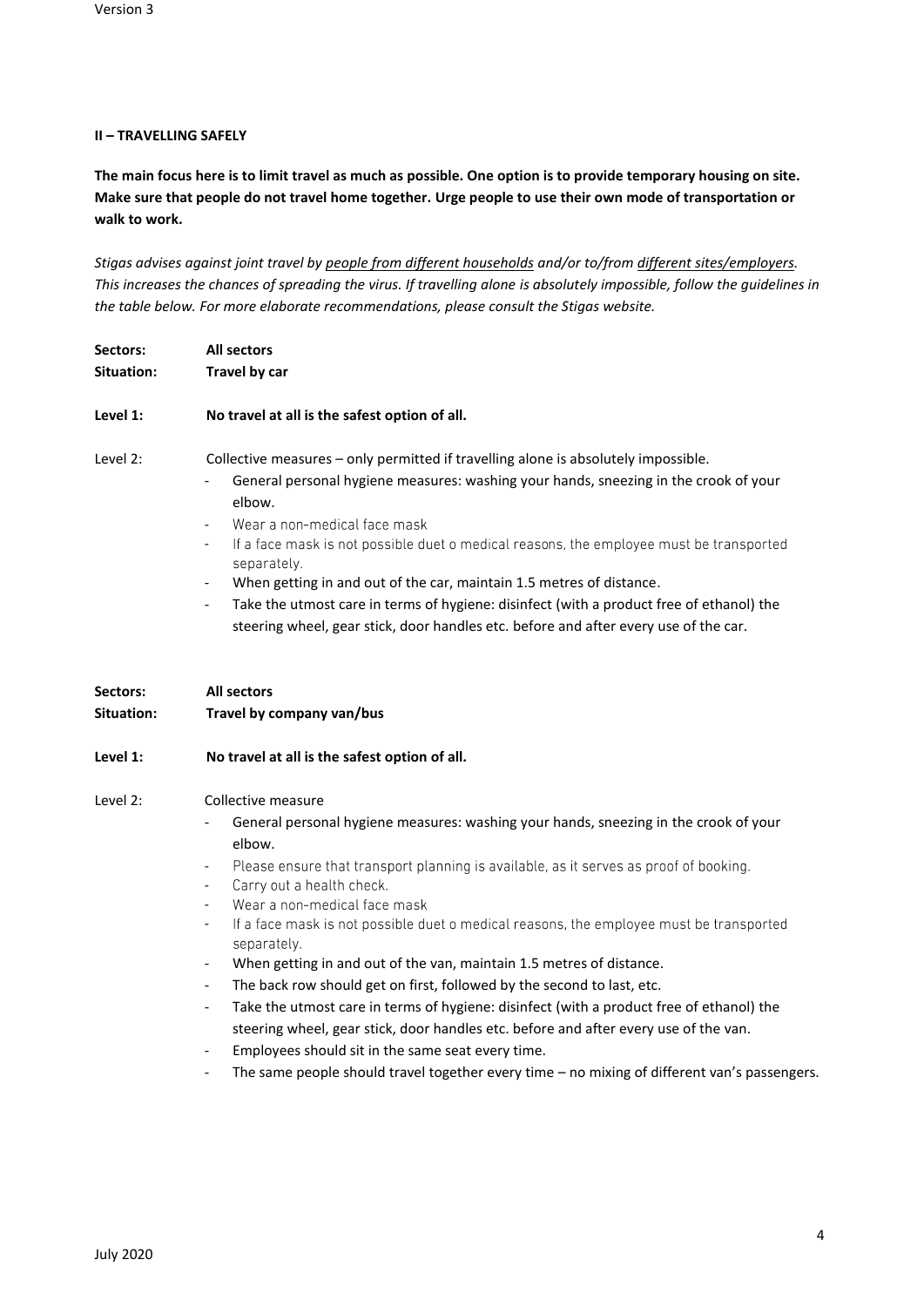| Sectors:<br>Situation: | All sectors<br>Travel by bus                                                                                                                                                                                                                                                                                                                                                                                                                                                                                                                                                                                                                                                                                                                                                                                                                                                                                                                                                                                    |
|------------------------|-----------------------------------------------------------------------------------------------------------------------------------------------------------------------------------------------------------------------------------------------------------------------------------------------------------------------------------------------------------------------------------------------------------------------------------------------------------------------------------------------------------------------------------------------------------------------------------------------------------------------------------------------------------------------------------------------------------------------------------------------------------------------------------------------------------------------------------------------------------------------------------------------------------------------------------------------------------------------------------------------------------------|
| Level 1:               | No travel at all is the safest option of all.                                                                                                                                                                                                                                                                                                                                                                                                                                                                                                                                                                                                                                                                                                                                                                                                                                                                                                                                                                   |
| Level 2:               | Collective measure<br>General personal hygiene measures: washing your hands, sneezing in the crook of your<br>$\overline{\phantom{a}}$<br>elbow.<br>Please ensure that transport planning is available, as it serves as proof of booking.<br>$\overline{\phantom{a}}$<br>Carry out a health check.<br>$\overline{\phantom{a}}$<br>Wear a non-medical face mask<br>If a face mask is not possible duet o medical reasons, the employee must be transported<br>$\overline{\phantom{a}}$<br>separately.<br>When getting in and out of the bus, maintain 1.5 metres of distance.<br>$\overline{\phantom{a}}$<br>The back row should get on first, followed by the second to last, etc.<br>$\overline{\phantom{a}}$<br>Take the utmost care in terms of hygiene: disinfect (with a product free of ethanol) the<br>$\overline{\phantom{a}}$<br>steering wheel, gear stick, door handles etc. before and after every use of the bus.<br>Employees should sit in the same seat every time.<br>$\overline{\phantom{a}}$ |

# **III – LIVING SAFELY**

*The main focus here is to limit travel as much as possible. One option is to provide temporary housing within walking distance of the site. Maintain 1.5 metres of distance, and set up the temporary housing in such a way as to enable employees to maintain 1.5 metres of distance at all times even before and after they finish their work for the day.*

| Sectors:<br>Situation: | <b>All sectors</b><br>Daily crop assessment/care                                                                                                                                                                                                                                                                                              |
|------------------------|-----------------------------------------------------------------------------------------------------------------------------------------------------------------------------------------------------------------------------------------------------------------------------------------------------------------------------------------------|
| Level 1:               | Living alone                                                                                                                                                                                                                                                                                                                                  |
| Level 2:               | Collective measure – only permitted if level 1 is absolutely impossible.<br>General personal hygiene measures: washing your hands, sneezing in the crook of your<br>$\overline{\phantom{0}}$<br>elbow.<br>Set up housing in such a way as to enable employees to maintain 1.5 metres of distance at all<br>$\overline{\phantom{a}}$<br>times. |
|                        | Take additional care with all cleaning matters, and door handles and light switches in<br>$\overline{\phantom{a}}$<br>particular. These should be cleaned several times a day with a disinfecting wipe or agent.<br>Report any infected persons (or suspected infections) to your local GGD department.<br>-                                  |

- Put u[p Stigas safety posters](https://www.stigas.nl/publicaties/poster-coronavirus/) to inform your staff as best you can.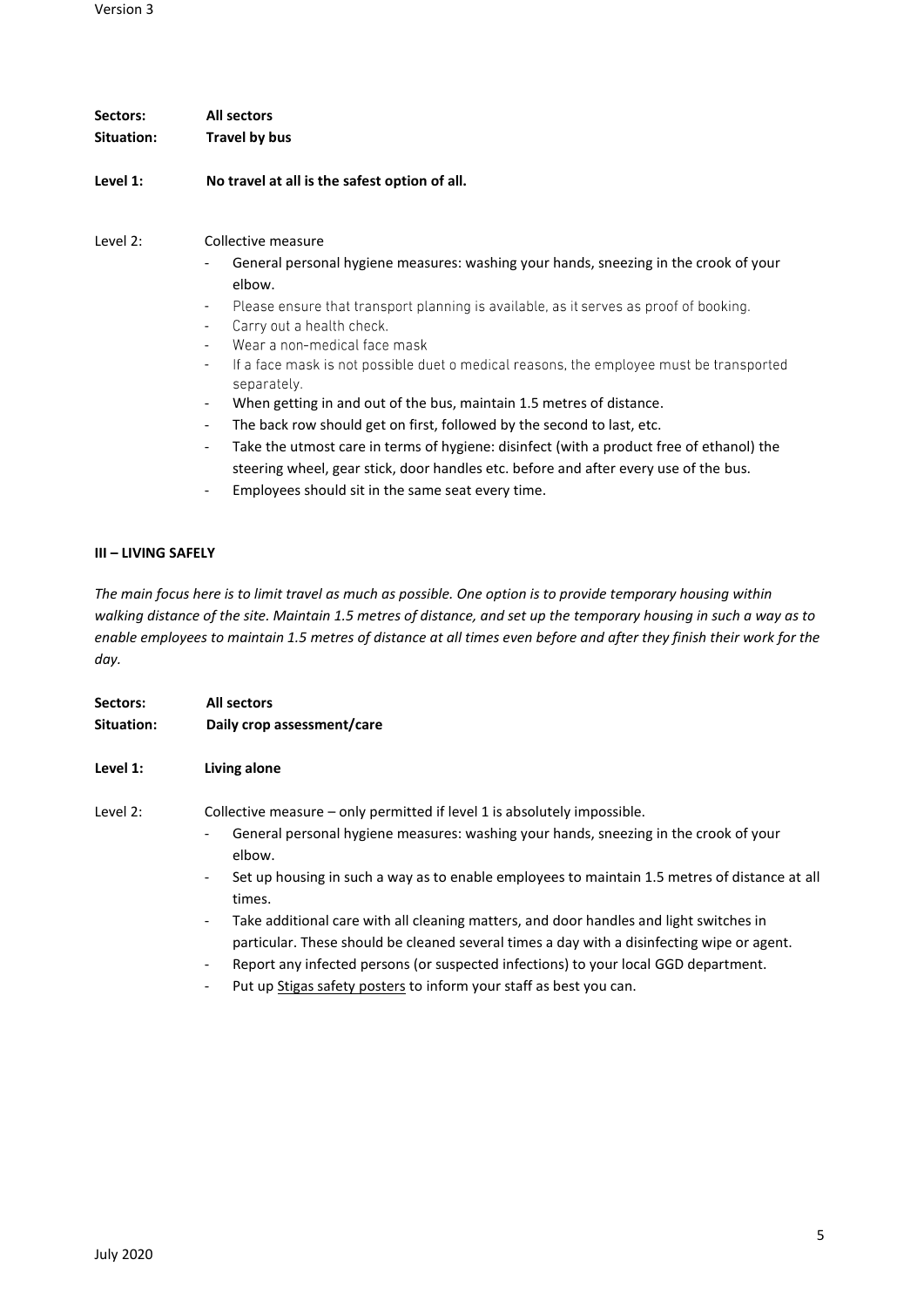# **EMPLOYEE BENEFITS / (CALAMITY) LEAVE**

**General:** employees who are sick or are required to stay home by government (RIVM) instruction are entitled to continued pay. Employees may also be entitled to (short-term) filial leave. If they get sick, the regular rules regarding sick leave apply, including the role played by and responsibilities borne by the occupational physician. If you have any questions or are unsure about anything, please contact the Werkgeverslijn or one of the trade unions: CNV Vakmensen, FNV Agrarisch Groen.

**Deciding whether or not to come to work pursuant government instruction:** the government's current instructions require employees to stay home if they are experiencing mild symptoms or are ill, as well as if someone who lives in the same household is running a fever. Employees with a critical profession are permitted to work when experiencing mild symptoms, even if a member of their household is running a fever, but must stay home if they are running a fever themselves. If you are unsure, contact your employer before coming to work.

A [document has been drawn up containing frequently asked questions regarding employee benefits and \(calamity\)](https://www.stigas.nl/sites/stigas.nl/files/2020-04/arbeidsvoorwaarden_corona.pdf)  [leave.](https://www.stigas.nl/sites/stigas.nl/files/2020-04/arbeidsvoorwaarden_corona.pdf)

\* Explanation of occupational hygiene strategy

1

**Source measures:** *We first look at the source of the problem, i.e. preventing infection altogether. If there is no way to prevent it completely, other measures are taken.*

2

**Collective measures:** *If source measures are impossible, other measures must be taken to limit the risks as much as possible, such as staying home in the case of mild symptoms and keeping a 1.5-metre distance.*

3

**Individual measures:** *If collective measures are impossible or insufficient, individual measures must be taken, such as putting up partitions in situations where a distance of 1.5 metres is not feasible.*

4

**Personal protection:** *If the top 3 tiers of measures are not an option, staff must be provided with personal protective equipment. The RIVM currently advises against the use of facemasks, because it is not possible to guarantee that these are used properly, which means that any spores of the virus that come in contact with the mask may be transmitted to your hands.*

*If there is no other way to aid co-workers while maintaining a 1.5-metre distance, breath protection must be worn. This protective gear must be provided by the employer/hirer.*